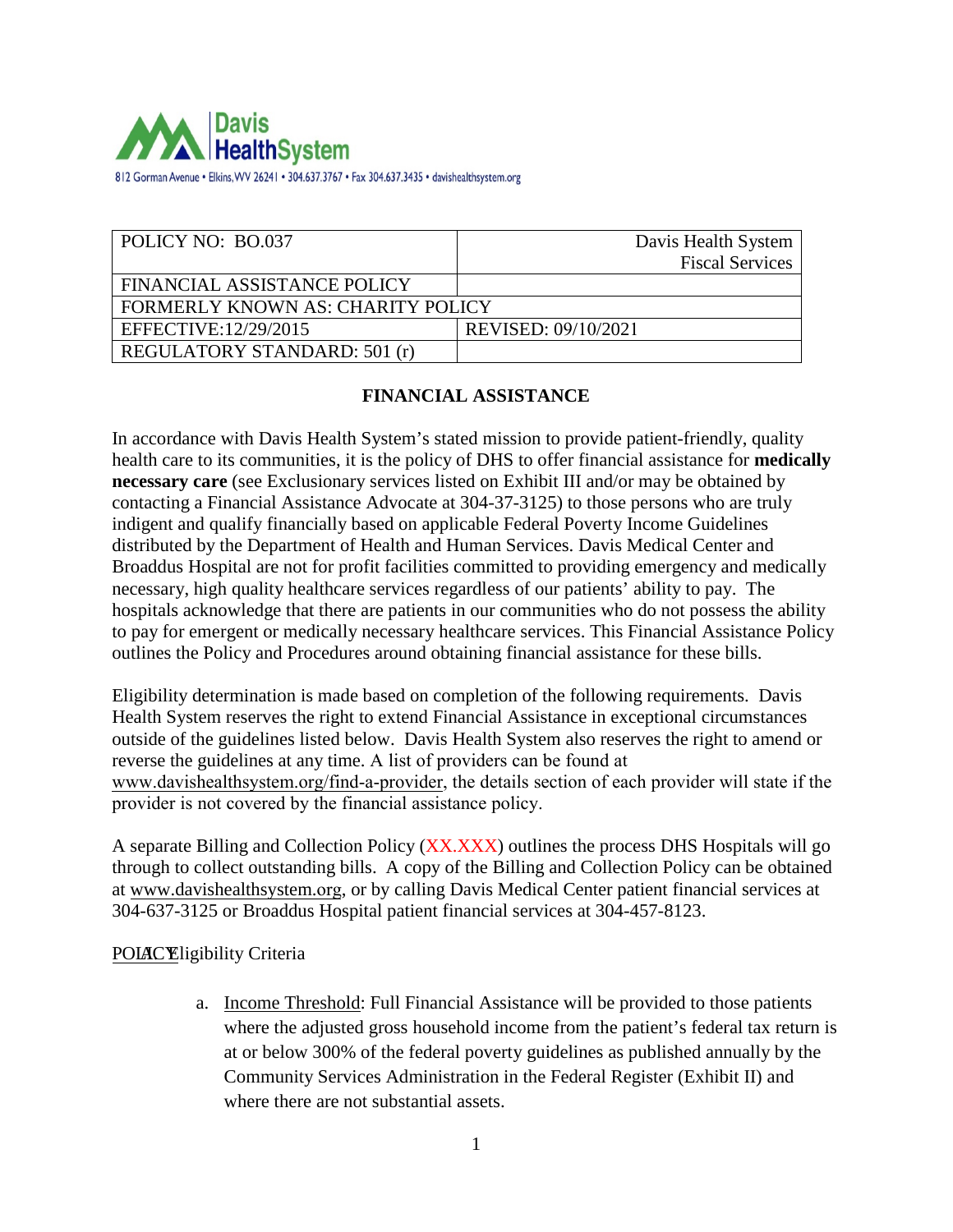- b. Bankruptcy Cases: Bankrupt patients may be considered for Financial Assistance upon receipt of bankruptcy notice. A Proof of Claim must be filed, except when the bankruptcy notice indicates that there are no assets from which any dividend can be paid.
- c. Long Term & Catastrophic Illness: Patients not otherwise eligible, but who are financially needy as a result of long-term catastrophic illness, may be considered for a Charity Care Adjustment. Long-term catastrophic illness is any illness or injury that will likely require continuous or frequent treatment for more than one year, with the patient being liable for initial care up to two times their annual adjusted gross income.
- B. Program Requirements
	- a. Residency Requirement: The Financial Assistance program is designed for West Virginia residents. Financial Assistance will also be considered for out of state residents who arrive in our emergency room via ambulance or air ambulance and for out of pocket expenses when the patient carries third party insurance through commercial or government sources.
	- b. Medicaid (Medical Assistance) Application Requirement: Financial Assistance will be denied to patients who refuse to take reasonable actions necessary to obtain medical assistance available through outside health and welfare agencies, when referred by the Financial Counselors or third party vendor. This may include working with an outside agency contracted by DHS to assist patients with government programs. Documentation in the form of a denial letter from West Virginia Medicaid or from the Medicaid program in the state of residence, or chart notes/denial letter from the outside contracted agency indicating the reason for the Medicaid denial is required. This documentation must be dated within the last 90 days and sent with the Financial Assistance application.
	- c. Current Patient Requirement: Applications will be issued to a patient with a current balance, a scheduled appointment or a patient in need of financial clearance prior to obtaining an appointment.
- C. Assistance Levels
	- a. DHS offers reduced care to individuals in accordance with the Charity Income Guidelines and the above Financial Assistance eligibility criteria.
	- b. Amounts Generally Billed (AGB): Individuals not meeting the criteria listed above, but who have no third party coverage (governmental or commercial) will be eligible for discounted care. The discount is an estimate of *Amounts Generally Billed (AGB)* to Commercial and Medicare patients*.* A discount of 30% will be applied to all hospital charges billed by DHS.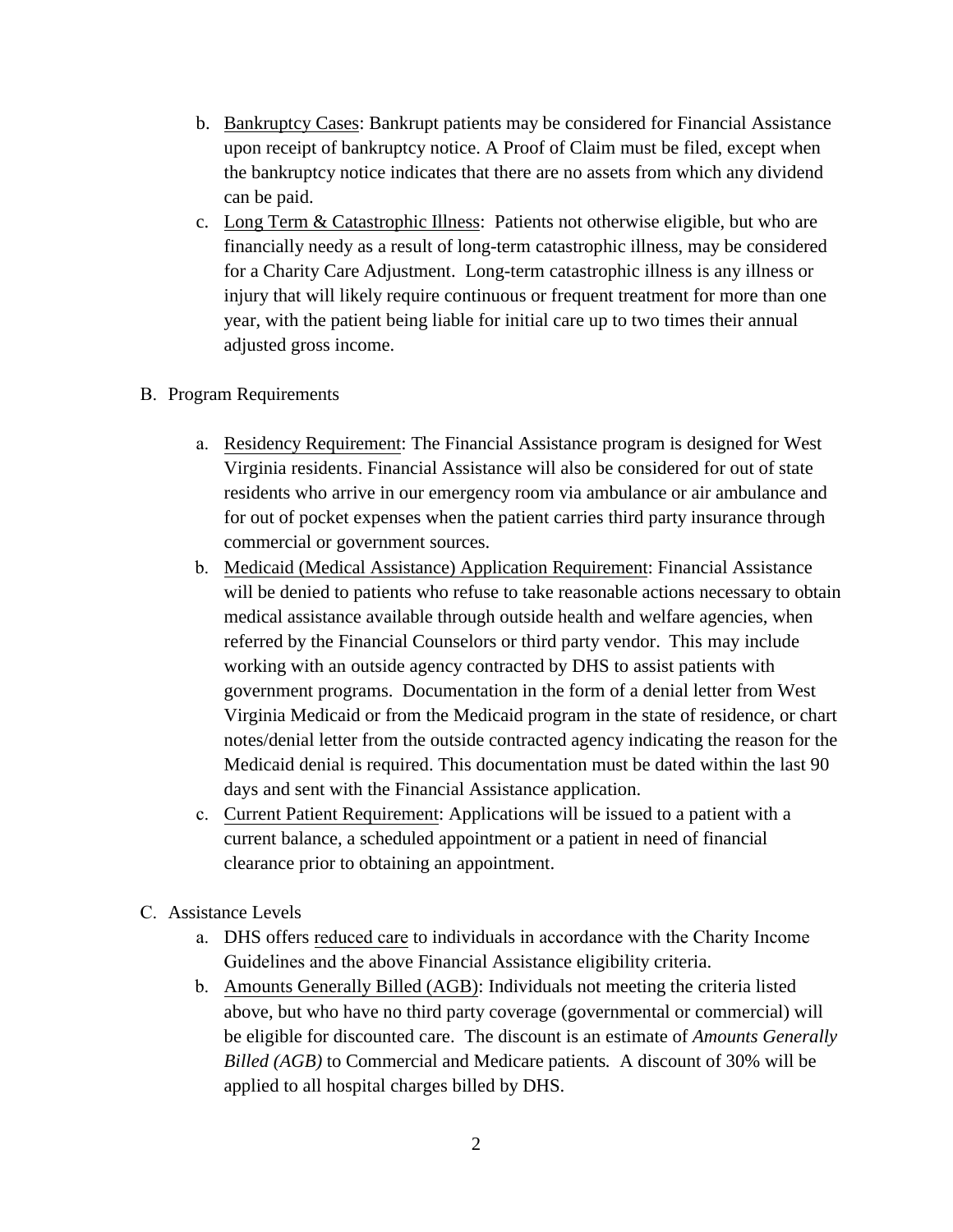- c. DHS uses the AGB (Amounts Generally Billed) "look back" method as a basis for calculating amounts charged to patients. This method determines the amounts generally billed (AGB) to individuals who have insurance covering emergency or other medically necessary care delivered at its hospitals. The AGB percentages were calculated using all claims allowed by both private pay insurers, including Medicare Advantage, and traditional Medicare, for inpatient and outpatient services having discharge dates within the same 12 month calendar period. Total expected payment from allowed claims during this timeframe was divided by the total billed charges for the same claims. The AGB percentages will be updated annually. Patients determined to be eligible for financial assistance will not be charged more than AGB for emergency or other medically necessary care. Eligible patients with insurance coverage will not be personally responsible to pay more than AGB after all payments by the health insurer have been applied.
- D. Distribution of Financial Assistance Policy Information regarding Financial Assistance will be available:
	- through our website: [www.davishealthsystem.com,](http://www.davishealthsystem.com/) by calling our Financial Counselors at Davis Medical Center (304) 637-3125, 304-637-3637, 304-637- 3728 or Broaddus Hospital 304-457-8123
	- at patient access points and upon admission and/or discharge from the facility in plain language publications
	- through postings in public areas of the facility (including admission areas, waiting rooms, and emergency room)
	- on billing statements and/or appointment letters
	- through in person and telephone conversations regarding bill payment
	- other means that make the policy available to our patients and our community at large.

### PROCEDURE

- A. Requesting an Application
	- a. Existing patients with a current balance, scheduled appointments, or patients in need of financial clearings prior to obtaining an appointment can find Financial Assistance Applications from the following sources:
		- 1. Our Davis Health System website: [www.davishealthsystem.com](http://www.davishealthsystem.com/)
	- 2. By calling the Davis Medical Center Financial Counselors at 304-637-

3125 or Broaddus Hospital Financial Counselors at 304-457-8123.

- B. Inpatient Application Procedure
	- a. Private-pay patients and any patient with a liability after third party coverage who indicate an inability to pay are required to complete a Financial Assistance Application Form (Exhibit I). This may include working with a DHS Financial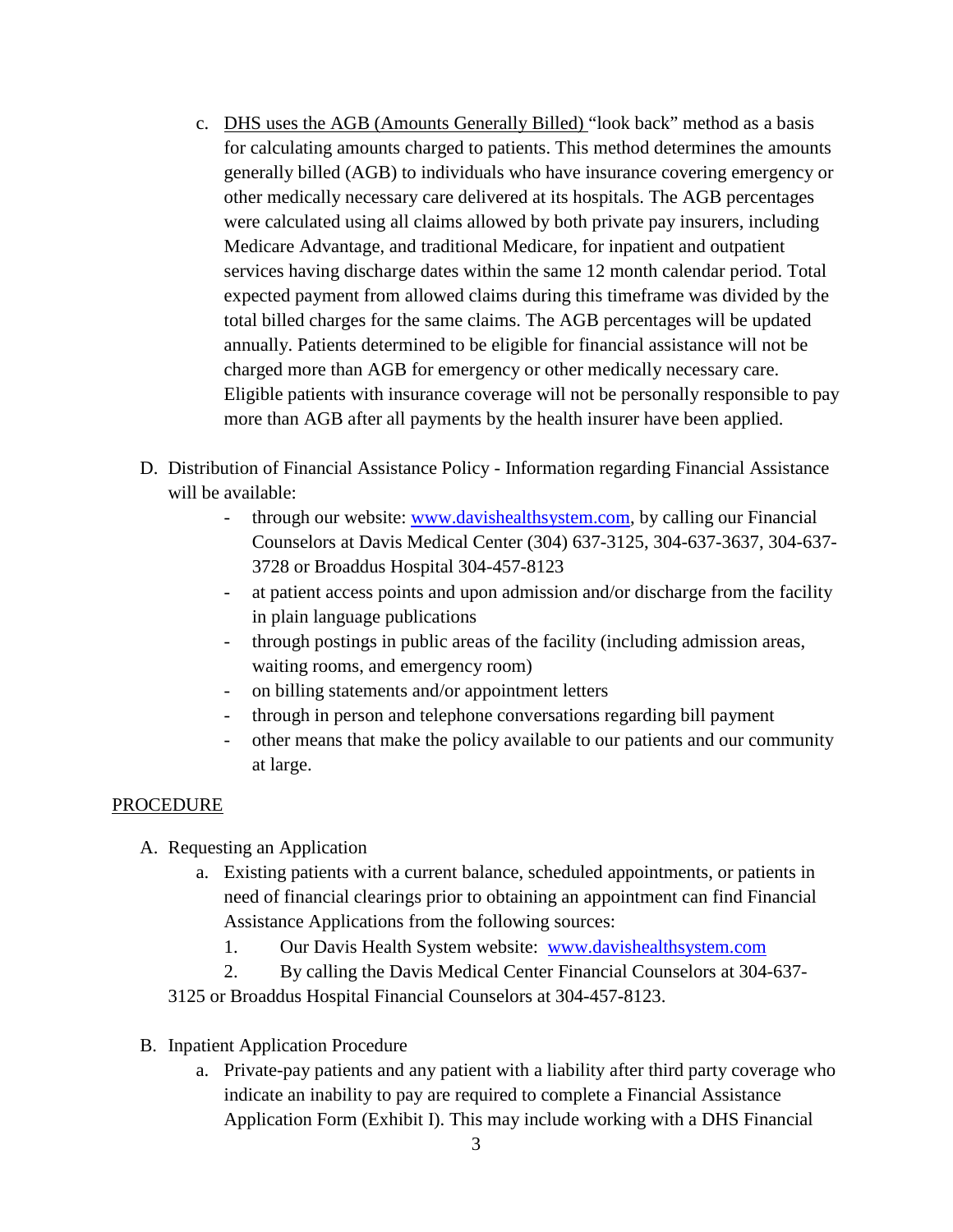Counselor or an outside agency contracted by DHS to assist patients with government assistance. If there is no third party coverage available and the patient is unable to complete the Financial Assistance Application Form or provide the required verification prior to discharge, the patient should return the application within 30 days. Completed Financial Assistance Application Forms are submitted to the Patient Financial Services/Patient Access Department for review and evaluation.

- C. Outpatient Application Procedure
	- a. The clinic interviewer refers patients who indicate an inability to pay to a Financial Counselor for third party referrals. If there is no third party coverage available, the patient is referred to a Financial Counselor or an outside agency contracted by DHS to assist patients with government assistance. If government assistance has been denied, the patient is given a Financial Assistance Application Form to complete. Applications should be returned within 30 days.
	- b. Completed Financial Assistance Application Forms are returned to the Patient Financial Services/Patient Access Department for review and evaluation.
- D. Application Procedure During the Billing Process
	- a. Patients will be screened electronically for possible Financial Assistance eligibility prior to accounts being placed in the primary bad debt cycle. If the screening indicates probable financial assistance eligibility based on set criteria, the patient account will be presumed to be Financial Assistance eligible and will be handled as indicated under section G - Financial Assistance Account Adjustments. However, presumptive financial assistance will only apply to the account in question and will not apply for future encounters. A full application will need to be submitted in order to determine eligibility for financial clearance purposes.
	- b. While every effort is made to identify those patients eligible for Financial Assistance upon admission or outpatient registration, it is ultimately the patient's responsibility to make arrangement for settlement of their bill. Patients who call or write to the Patient Financial Services Department indicating an inability to pay are sent a Financial Assistance Application Form to complete and return to the Patient Financial Services/Patient Access Department within 30 days.
- E. Incomplete Applications
	- a. If an incomplete application is received, the patient will be notified in writing of the missing information and/or documentation that is needed, along with information on the policy. The patient will also be notified that the collection actions will continue if the information is not received within 30 days.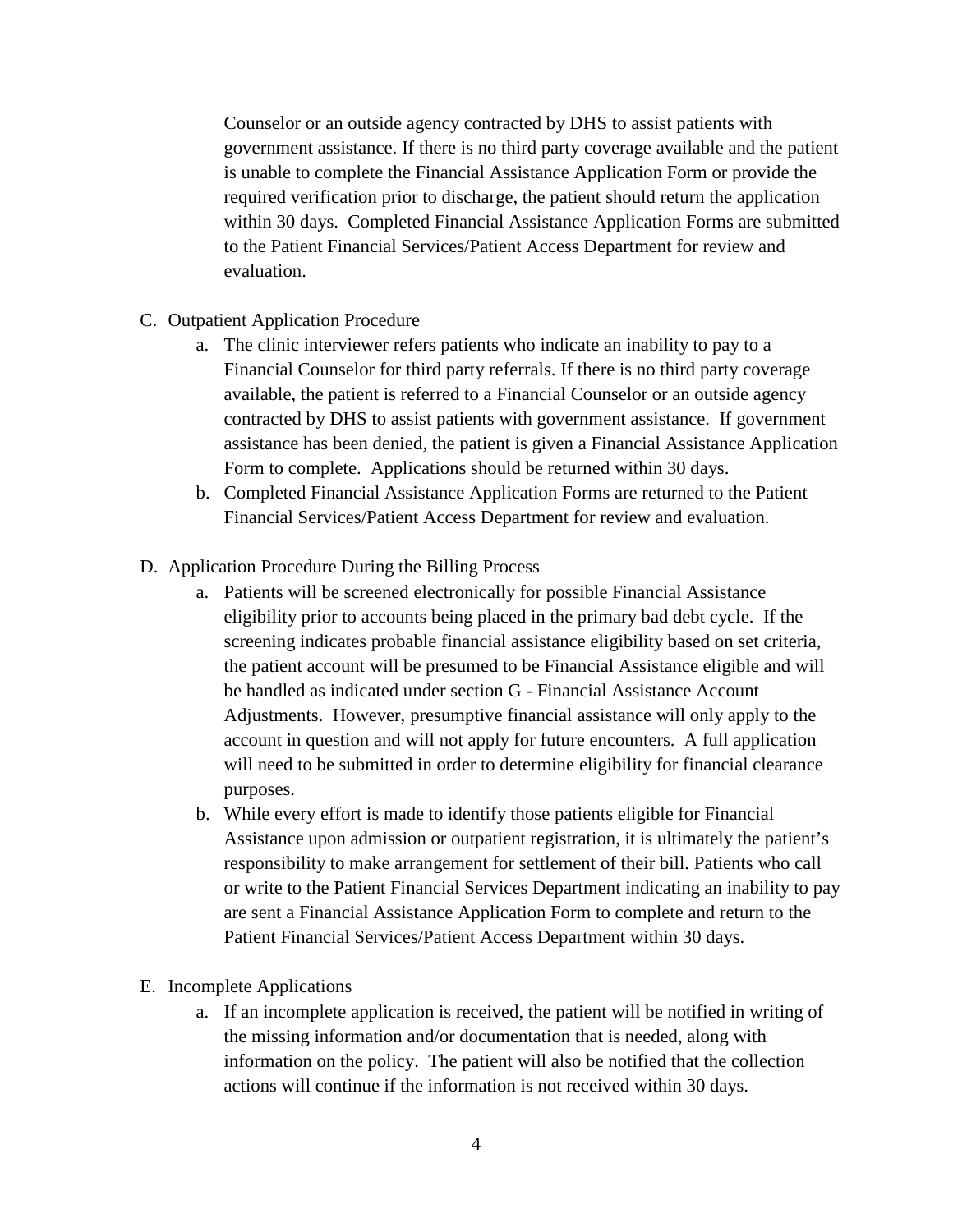- F. Application Evaluation Procedure
	- a. Financial Assistance requests must have a Financial Assistance Application Form (Exhibit I) completed and submitted to the Patient Financial Services/Patient Access Department for evaluation. All required verification/documentation must accompany the application. Failure to comply may result in a denial of Financial Assistance.
	- b. Financial Assistance Applications will be reviewed and evaluated by one or more of the following personnel: Director/Managers/Supervisors of Patient Financial Services/Patient Access; Financial Counselors/Insurance Claims Specialists.
	- c. Household Adjusted Gross Income from the applicant's Federal tax return will be used to determine whether the applicant meets the current income/asset guidelines (Exhibit II). These criteria have been modified to more closely duplicate the requirements used in programs available through Healthcare Reform. If the patient has not filed a Federal tax return, gross income documented on pay stubs or income letters from the most recent 30 day period will be used.
	- d. For the purpose of reviewing a Hospital Financial Statement for Financial Assistance, the following will apply:
		- 1.Member of the Household: Will include all persons currently claimed on the Federal Tax Return. In the event no Federal tax return is filed, DHS reserves the right to verify filing with the IRS.
		- 2.Monthly Income: Monthly income will include all wages, selfemployment, Social Security, pension, dividends, interest, rental income, unemployment and/or workers' compensation income.
		- 3.Medical Expenses: The applicant may provide detail of medical expenses to non Davis Health System hospitals and medical providers. This information may be used to help offset monthly income.
		- 4.Employment of Household Members: Will include all forms of employment, including self-employment, for every household member.
		- 5.Property Assets: All property including second home, mobile home, vehicles, lands, campers, boats, motorcycles, stocks, bonds and CDs.
		- 6.Insurance: Documentation of all medical insurance coverage or if insurance was offered but declined documentation from the employer supporting your reason for declining. If the patient has applied for coverage through the Healthcare.gov insurance marketplace, but have elected not to purchase the coverage, the patient should provide a print out from the website indicating the amount of the monthly premium.
		- 7.If cash convertible assets equal an amount double or more than double the patient portion of the DHS bill, applicant is not eligible for assistance. If substantial hard assets exist, they will also be considered.
		- 8.Applicants for Financial Assistance will be notified in writing of the approval or denial within 30 days of receipt of a completed application.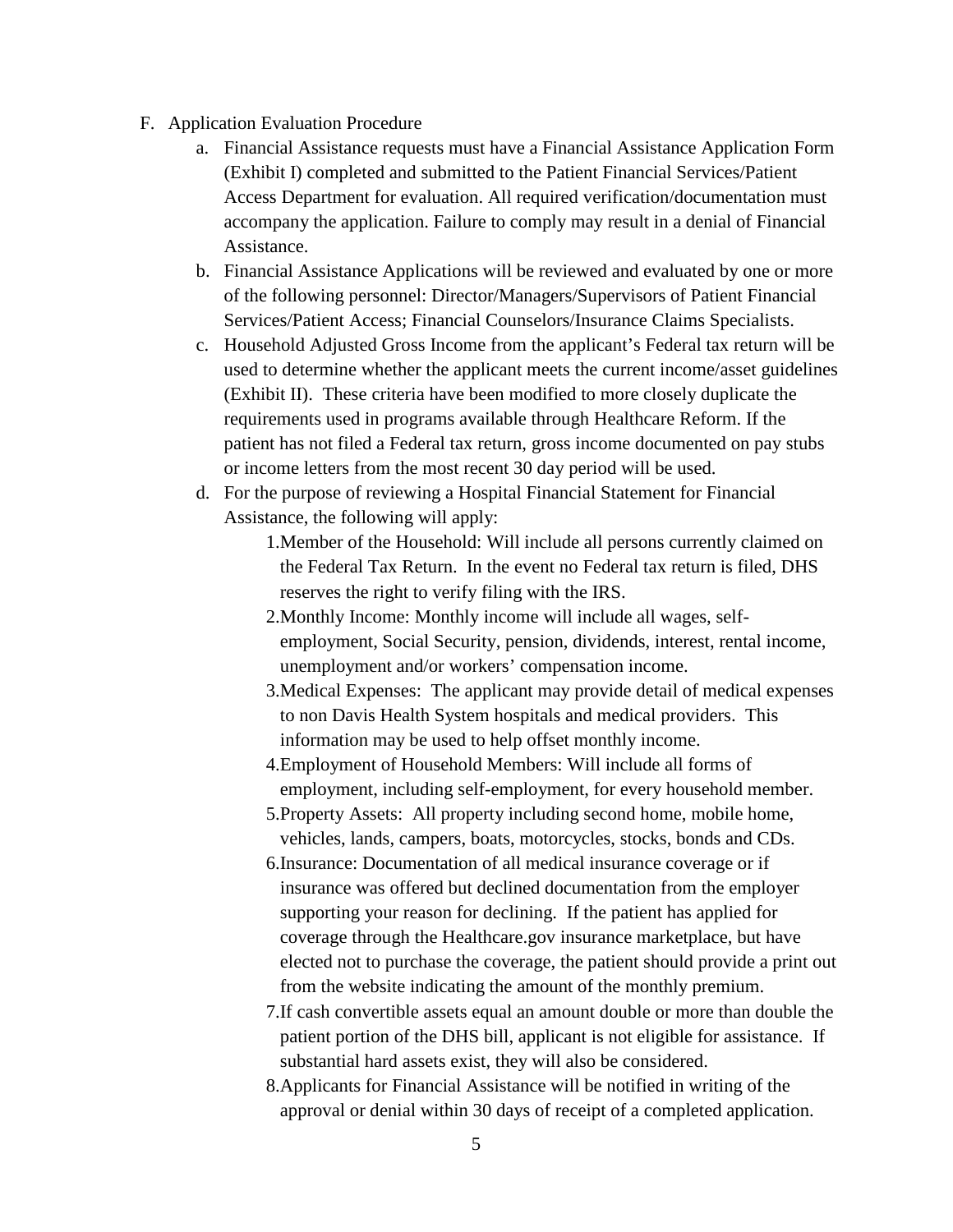An applicant may appeal a denial and request a re-evaluation which will be processed as outlined in the appeal procedure. Upon denial of Financial Assistance, the patient will be responsible for immediate arrangements for the balance due, to prevent collection activity, including but not limited to internal dunning procedures, reporting of a delinquency on a credit record and legal action.

- 9.If an applicant is found to have withheld information requested in the Financial Assistance Application or given false information, an approved or pending Financial Assistance adjustment may be reversed or denied.
- 10. If a Financial Assistance adjustment is reversed on a patient account, the balance will be due immediately.
- 11. Davis Health System may grant approval or denial based upon each facility's decision.
- G. Financial Assistance Account Adjustments Approved Applications
	- a. If a patient has made payments on an account and are subsequently approved for Financial Assistance, any payments made for the account balance that initiated the application will be refunded to the patient. Balances paid for prior dates of service will not be refunded.
	- b. If a patient is approved for Financial Assistance after DHS Hospitals engaged in Extraordinary Collection Actions (ECAs), the hospital will take reasonable measures to reverse such actions (e.g. reported to credit reporting agency, wage garnishments, judgments, liens).
	- c. Retrospective Adjustments:
		- 1.Patients who were not eligible for Medicaid at the time of service, but become eligible for Medicaid within 12 months of the date of service will be eligible to have balances adjusted for Financial Assistance.
		- 2.Once charity is approved prior unpaid balances will be considered for Financial Assistance. Patients who are on an active payment plan and apply and meet charity guidelines will have remaining payment plan balance adjusted as Financial Assistance.
	- d. Subrogation: Patients will be required to assign or pay, to the Hospital, all insurance payments or liability settlements received for medical expenses. Payments received on an account with a Financial Assistance adjustment will be applied to the account and the adjustment reversed up to the amount of the Financial Assistance adjustment.
	- e. Credit reports or personal property tax records may be used to confirm information provided on the application and may be part of the basis for our decision.
	- f. Special Financial Assistance: Consideration for the following circumstances will be reviewed on an individual basis: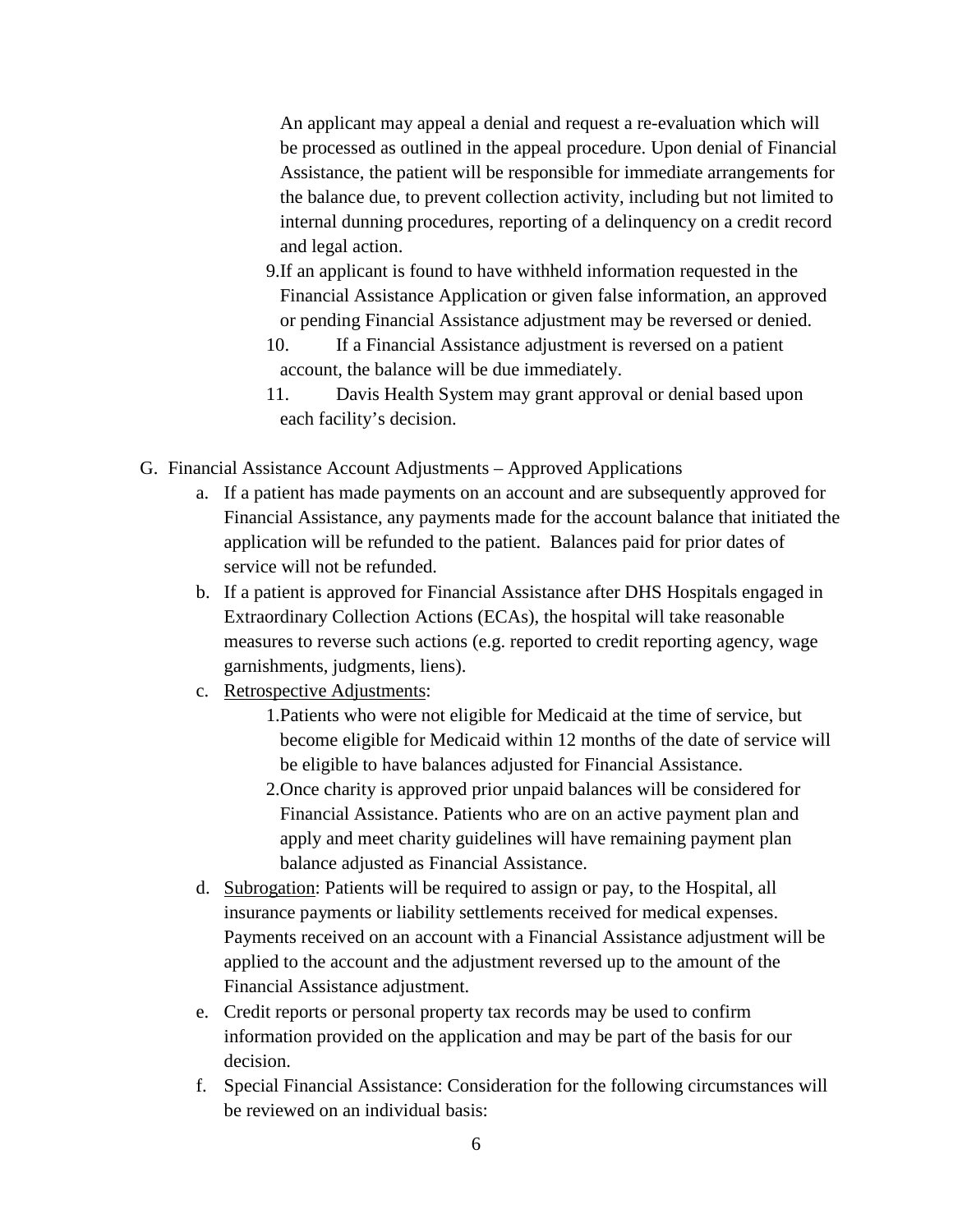1.Bankruptcy

- 2.Welfare non-covered inpatient days
- 3.Welfare spend down amounts that the patient would owe before Welfare will pay
- 4.Medicare non-covered inpatient days
- 5.Deceased patients leaving no estates
- H. International Patient
	- a. All international patients applying for Financial Assistance will be required to provide written documentation of legal entry into the US and evidence that the patient meets self-pay criteria.
	- b. An international patient is defined as a non-U.S. citizen who is not eligible to participate in Medicaid or Medicare.
	- c. International patients are self-pay accounts and are processed according to selfpay account processing.
	- d. In order to determine if an international patient is a candidate for treatment under these guidelines the Financial Counselor will forward all relevant and required information provided to the Director, Patient Accounts/Patient Access to determinate eligibility.
	- e. No Financial Assistance will be available to international students or any family member accompanying them due to the fact that they are required to carry medical coverage while attending school. Students will be considered for financial assistance for out of pocket expenses if the patient is covered by a third party carrier.
	- f. Once determination is made that the international patient is eligible for Financial Assistance the Financial Counselor will work with the patient and/or their liaison to ensure they are given a full understanding of their financial liability for the requested service. Financial counseling will be completed upon request at the earliest opportunity prior to service to assist in the identification of alternative funding sources for financial resolution
- I. Appeal Procedure
	- a. If a Financial Assistance applicant is denied, the applicant may appeal the denial and request a re-evaluation. The appeal must be submitted in writing within 30 days of the denial date.
	- b. Upon receipt of a written appeal to a Charity Care Adjustment denial, the applicant's Financial Statement will be re-evaluated by one of the personnel authorized to review and approve/deny an application who was not involved in the initial evaluation. A written response of approval or denial will be issued within 20 days of receipt of the appeal.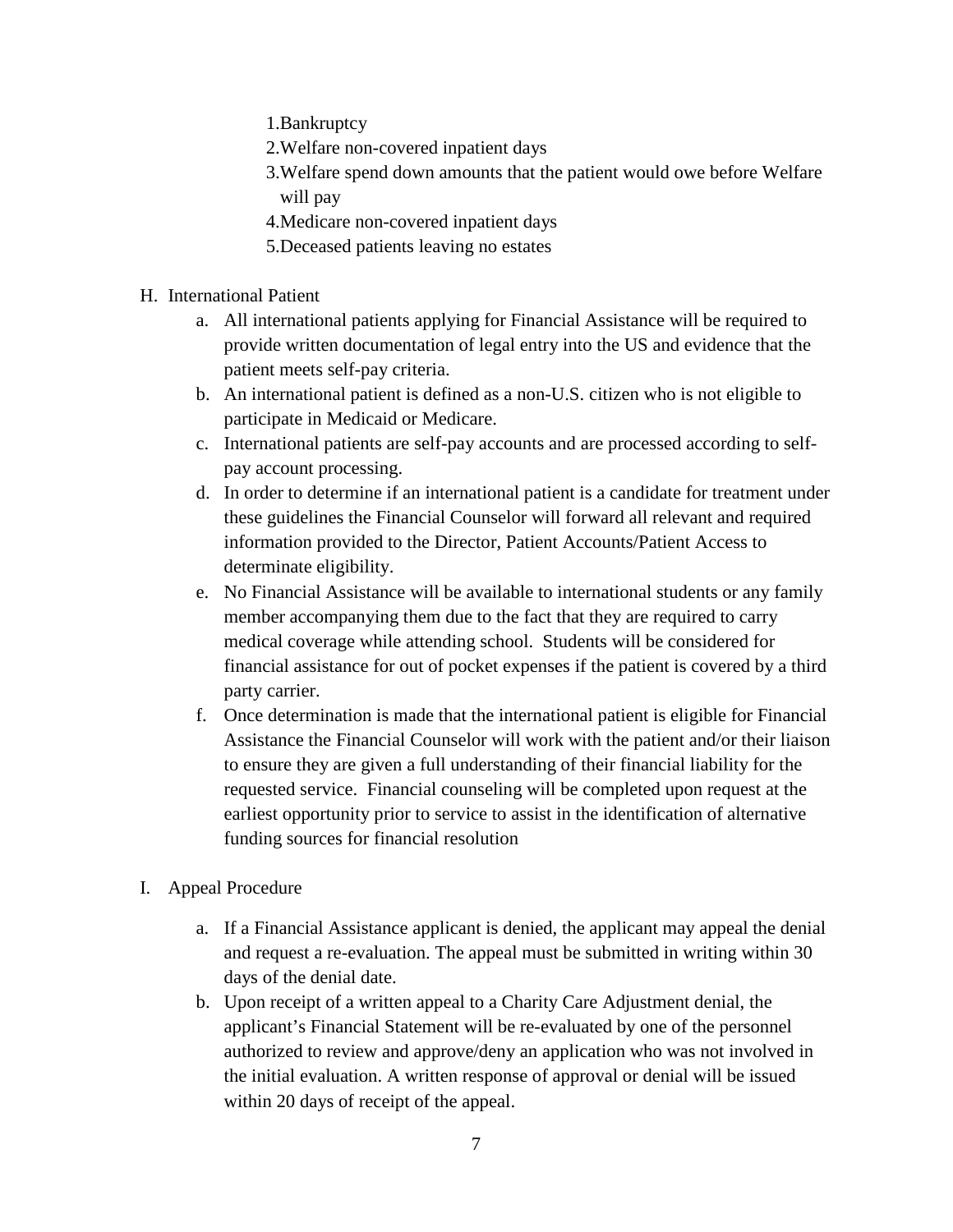- c. If the applicant for a Financial Assistance is denied on an appeal and the applicant still disputes the decision, the applicant must submit a second appeal within 30 days of the date of the second denial. This will be the final appeal accepted from the applicant.
- d. The final appeal will be evaluated by two (2) of the designated personnel authorized to approve/deny a Financial Assistance application. Their evaluation will be completed within 20 days of receipt of the appeal and a detailed, written response will be sent to the applicant outlining the reason(s) for the approval/denial.